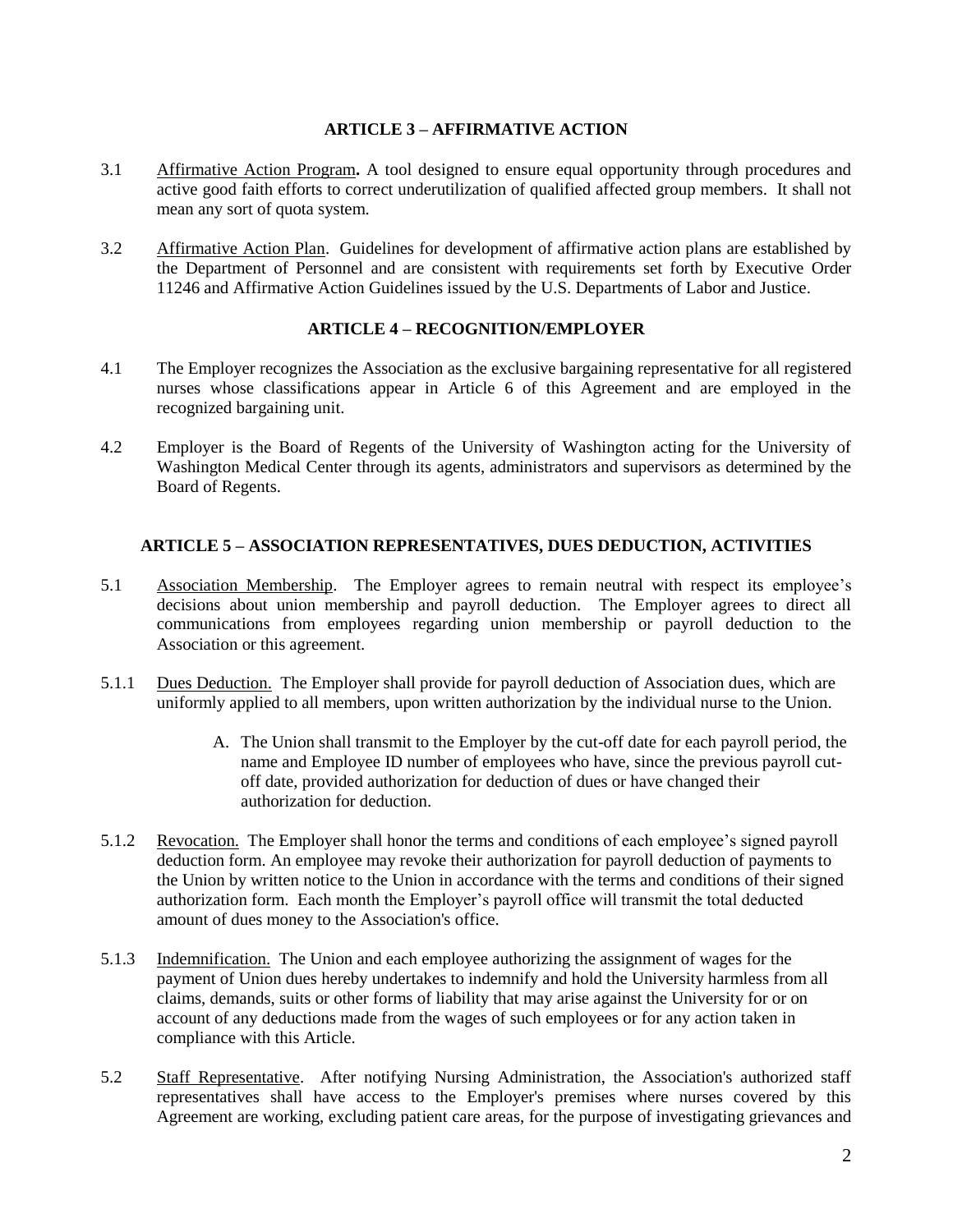contract compliance. Such visits shall not interfere with or disturb nurses in the performance of their work during working hours and shall not interfere with patient care.

- 5.3 Association Area Reps/Officers. The WSNA Local Unit officers and Unit Representatives shall be recognized by the Employer when notified in writing by the Association. Unless otherwise agreed by the Employer, the investigation of grievances and other Association business shall be conducted only during nonworking times, and shall not interfere with the work of other nurses.
- 5.4 Rosters. Once per month, between the twentieth  $(20<sup>th</sup>)$  of the month and the end of the month, by an Excel spreadsheet attachment to an email, the Employer shall provide the Association with a list of those nurses covered by this Agreement. This list will contain each employee's name, home address, employee identification number, home department, FTE, monthly rate of pay, adjusted hire date, job code, job classification and campus mailbox number.

On January 1, 2018 or six (6) months after the "go-live" date for Workday, whichever is later, the parties agree that the current Article 5.4 "Rosters" will be amended in accordance with Appendix V.

- 5.4.1 Separation Report. Each month, between the twentieth  $(20<sup>th</sup>)$  of the month and the end of the month, the Employer shall provide the Association with a list of all employees covered by this Agreement who were separated during the previous month. The separation report will contain the following: employee identification number, employee name, FTE, monthly rate of pay, adjusted hire date, job code, job classification, home department, effective date, and reason for separation.
- 5.4.2 Transfers Into the Bargaining Unit and New Hire Report. Each month, between the  $20<sup>th</sup>$  of the month and the end of the month, the Employer shall also provide the Association with a list of all employees who are newly hired into the bargaining unit and/or who transferred from non-bargaining unit position to positions covered by the Agreement. The report will include the following: employee identification number, employee name, FTE, monthly rate of pay, campus mailbox number, and date of hire.
- 5.5 Contract Distribution. The Employer shall provide a link to this agreement to each nurse in the bargaining unit.
- 5.6 Bulletin Boards. Bulletin boards in prominent locations shall be made available and designated for use by the Association for the posting of notices and information pertaining to official business of the Association and its local unit. In addition, a letter size  $(8 \frac{1}{2} X 11)$  space will be made available in the break room or lounge of every unit. If a unit does not have a break room or lounge the unit manager will identify a location. No material shall be posted without the signature of a recognized officer of the local unit. If it is established that adequate space is not available at a convenient location, the Association may provide for and have installed an additional bulletin board at its own expense, provided the size and location of said bulletin board shall be mutually agreeable to the Association Representative and the Employer.
- 5.7 Meeting Facilities. The Association shall be permitted to use designated Medical Center facilities for meetings of the local unit, with or without Association staff present, provided sufficient advance notice is given to the Employer and space is available on the date requested. Such meetings shall be for professional purposes and shall be held during the nurses' own free time.
- 5.8 Storage Space. Secure storage space shall be made available for the use of the local unit for the storage of a rolling cart.